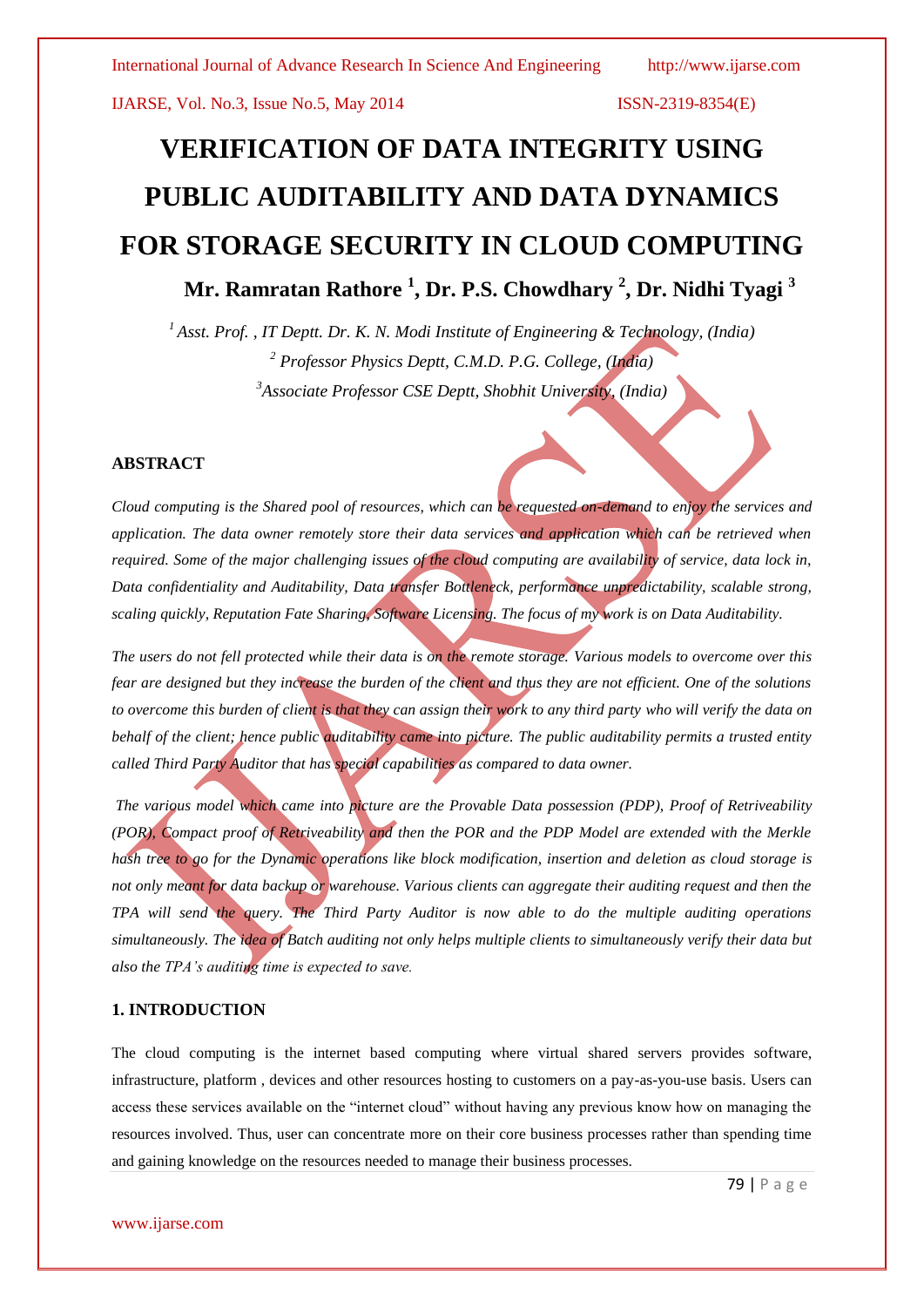Cloud computing users do not own the physical infrastructure; rather they rent the usage from the third-party provider. The cloud Computing provides a remote architecture where the users can remotly access services, applications and data storage . One has to only establish account with CSP (Cloud Service Providers) like Amazon Web Services (AWS), Elastic Compute Cloud (EC2), Simple storage Services (S3), Virtual Private Network (VPN), Microsoft Azure and Google Apps etc. Cloud Computing is the Shared pool of resources, which can be requested on-demand to enjoy the services and application. They consume resources as a service and pay only for the resources that they use. Most cloud computing infrastructures consist of services delivered through common centers and built on servers. Sharing resources amongst can improve, as servers are not unnecessarily left idle, which can reduce cost significantly while increasing the speed of application development.

The data owner, in cloud computing, remotely stores their data services and applications which can be retrieved when needed. The clients save their data on the storage services and gets free from the burden of maintaining the data. But some of the incidences in the history of cloud computing show that they are not reliable at times Ex: Gmail disaster, Amazon S3 downfall. The data outsourcing free the data owner from local storage and maintenance of data. It also eliminates security of data. Some of the major challenging issues of the cloud computing are availability of service, data lock in, Data confidentiality and Auditability, Data transfer Bottleneck, performance unpredictability, scalable strong, scaling quickly, Reputation Fate Sharing, Software Licensing. The focus of my work is on Data Auditability.

The users do not fell protected while their data is on the remote storage. To overcome this fear and to maintain the efficiency of data, efficient method have to be deign which can assure the verification of data. Various models to overcome over this fear are designed but they increase the burden of the client and thus they are not efficient. One of the solutions to overcome this burden of client is that they can assign their work to any third party who will verify the data on behalf of the clients; hence public auditability came into picture. The public auditability permits a trusted entity called Third Party Auditor that has special capabilities as compared to data owner. This entity not only helps the data owner to reduce its computation resources but also helps to verify the on-demand data.

The various model which came into picture are the Provable Data possession (PDP), Proof of Retriveability (POR), Compact proof of Retriveability and then the POR and the PDP Model are extended with the Merkle hash tree to go for the Dynamic operations like block modification, insertion and deletion as cloud storage is not only meant for data backup or warehouse. The Merkle Hash Tree (MHT) is used to provide block tag authentication in data dynamic operations. The extended model of the POR uses the BLS (Boneh-Lynn-Shacham) Signature for block tag authentication and proves to be better than the RSA. The implementations of the Merkle Hash Tree with the BLS Signature prove out to do the public auditability and also support Data Dynamic. But, after achieving this one of the great challenge in front is the aggregation of the multiple client request which will minimize the latency of the query. Thus my works focus on the technique of bilinear aggregate signature which is used to support multiple auditing operations. Various clients can aggregate their auditing request and then the TPA will send the query. The Third Party Auditor is now able to do the multiple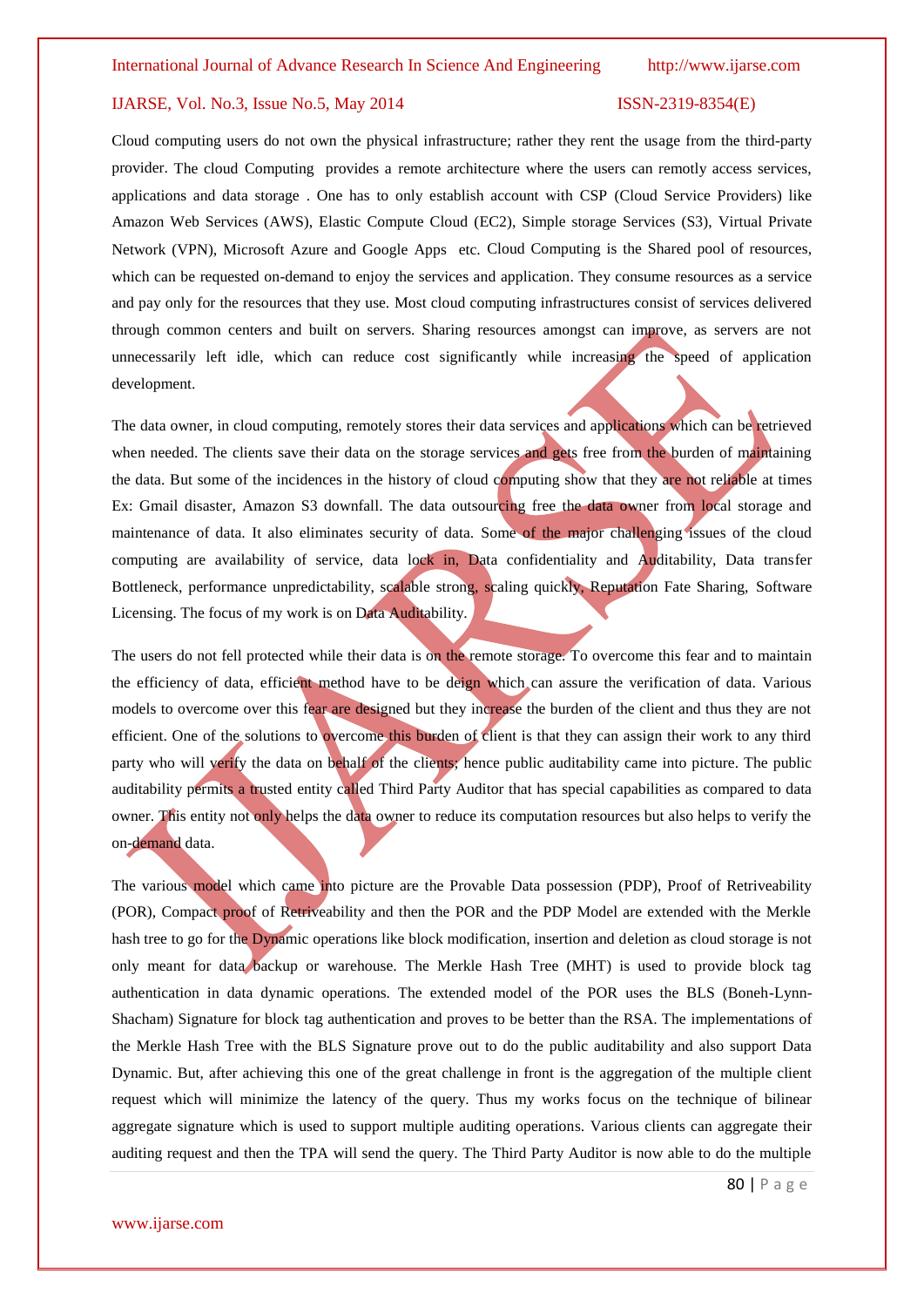auditing operations simultaneously. The technique of multiple clients auditing is also extended in the POR model.

## **II PROPOSED SYSTEMS**

# **2.1 Merkle Hash Tree (MHT)**

Merkle hash tree: Merkle hash tree are the one which provide authentication to the data and proves that the set of data is undamaged and secure. In cryptography this tree acts as a data structure that contains the summary information for a larger piece of data. The name of the tree is named upon a scientist Ralph Markle. The Markle hash tree can be constructed as a binary tree in which the leaf nodes are the hashes of the authenticated data value.

The leaves are read from left to right and the hashes are forms towards the root. Today Markle hash tree are used to verify the data in peer  $\parallel$  <sub>H(P)</sub> munication. The tree is used to check whether the sender is sent the correct data or not. **Fig1. Markle Hash Tree**  $H(R)$  $H(1)$  $H(10)$   $H(11)$ H(0)  $H(01)$  |  $H(02)$ Block 01 | Block 02 | Block 03 | Block 04

A hash tree is a binary tree consists of the leaves which are hashes of data blocks, e.g. a file or set of files. Nodes further up in the tree are the hashes of their respective children. For example, in the diagram hash 0 is the result of concatenating and hashing hash 0-0 and then hash 0-1. That is, hash  $0 =$  hash  $($ hash  $0 - 0$  || hash 0-1) where || denotes concatenation. And finally the root of the tree consist the hash of the root.

# **2.2 Extending C-POR System with MHT**

In compact proof of Retriveability, various security models proves to be efficient in achieving the integrity of the data stored in the cloud thus through we can easily verify the integrity of remotely stored data. But it fails when it comes to deal with the dynamic data verification. The Compact proof of Retriveability is a strong model to for verifying the integrity and extracting the file from the prover. It provides a strong model using BLS signature to verify the integrity of file publicly. But in this model the data dynamics is again a challenge to overcome this. The data dynamic operations in this models leads to security loopholes. The updating operation cannot be made in this model because any updating lead to change in the index name and thus the index of every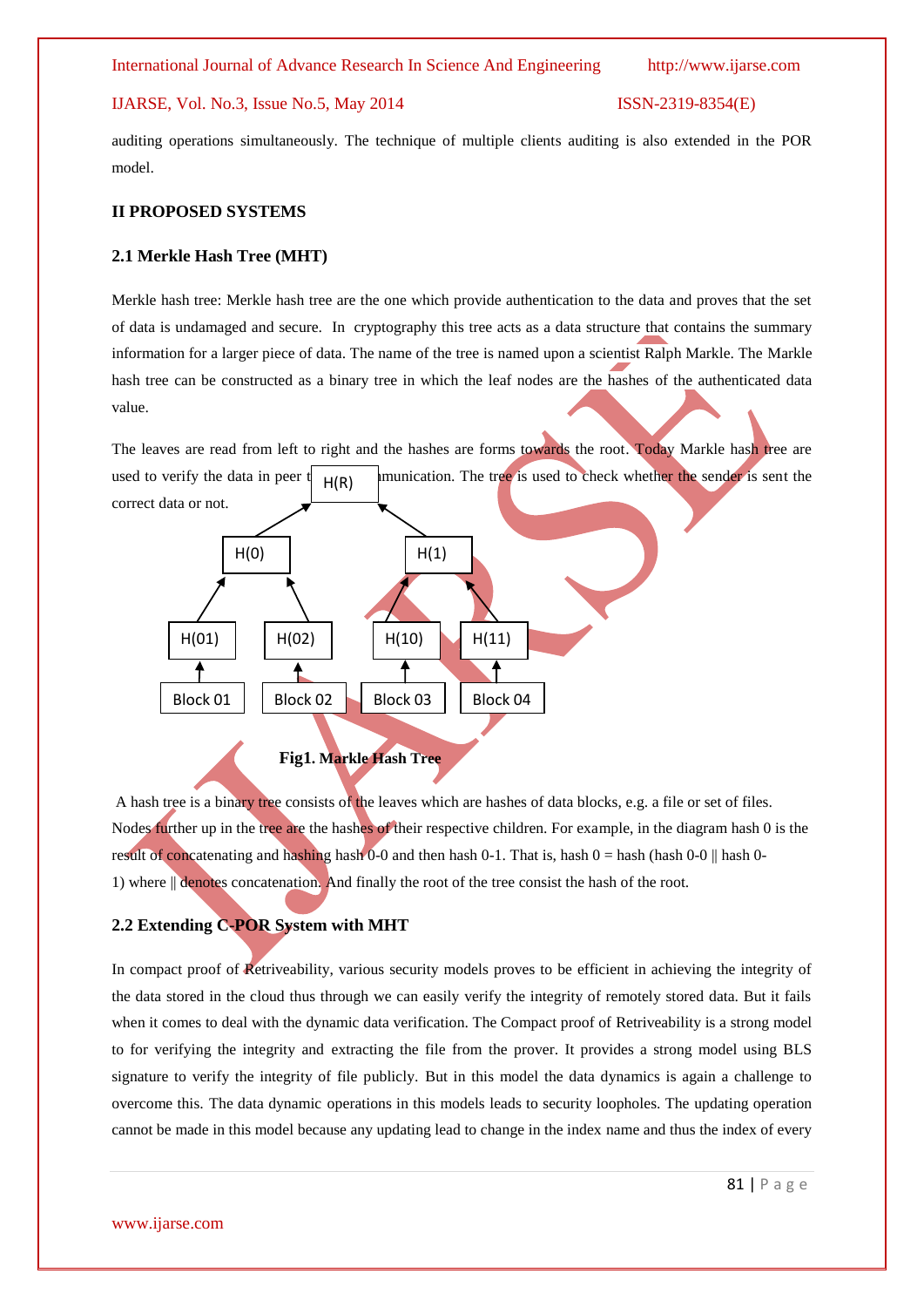other file has to be changed thus the signature have to recalculated again. Thus data dynamic is not possible. Hence one of the challenging issues in storage security is to verify the data under data dynamics.

### **2.3 Batching Of Multiclient Auditing Request**

The implementations of the Merkle Hash Tree with the BLS Signature prove out to do the public auditability and also support Data Dynamic. But, after achieving this one of the great challenge in front is the aggregation of the multiple client request which will minimize the latency of the query. Thus my work focuses on the technique of bilinear aggregate signature which is used to support multiple auditing operations. Various clients can aggregate their auditing request and then the TPA will send the query.

The Cloud Computing always require strong handling of multi-client request as the services of it are simultaneously enjoyed by the multi users. The cloud services now need the services to be enhanced by serving the multi-auditing task. The key idea behind this bilinear aggregate signature which has the following property: For any  $u_1$ .

 $u_2 \in G$ ,  $e(u_1u_2, v) = e(u_1, v) \cdot e(u_2, v)$  and

For any u:

 $v \in G$ , e  $(\psi(u), v) = e(\psi(v), u)$ .

The BLS based construction allows the aggregate signature to create signatures on arbitrary distinct messages. It also enables the aggregation of multiple signature from different clients on distinct message to make a single short signature, thus greatly reduces the communication cost while providing efficient verification for the authenticity of all messages.

Considering that there are K clients in the system, and each client k has data files

 $F_i = (m_{k_1}, \ldots, m_{k_n}),$  where  $k \in \{1, \ldots, K\}.$ 

The procedure is as follows.

For a particular client k,

pick random  $x_k \leftarrow Zp$ , and compute  $v_k = g^{x_k}$ .

(1) The client's public key is  $v^k \in G$  and private key is  $x_k \in Z_p$ .

(2) In the SigGen phase, given the file  $F_k = (mk, 1, \ldots, mk, n)$ , client k chooses a random

element  $u_k \leftarrow G$  and computes signature

$$
\sigma_{k,i} \leftarrow [H(m_{k,i}) \cdot u_m^{k,i} \, k \, ]^{xk} \in G.
$$

(3) Challenge phase, the verifier sends the query  $Q = \{(i, vi)\}_{s1 \le i \le s}$  to the server to verify all K clients.

(4) GenProof phase, upon receiving the challenge, for each client k ( $k \in \{1, \ldots, K\}$ ), the server computes

 $\mu_k = \sum_{\{(i,vi)\}\text{s}} s_{i \leq s} v_i \text{ } m_{k,i} \in \text{ } Zp \text{ }$  and  $\sigma = \prod_{k=1}^k (\prod_{\{(i,vi)\}\text{s1}\leq \text{i} \leq \text{s} \text{c}} \sigma_{k,i}^{vij})$  $=\prod_{k=1}^k e\left(\prod_{\{(i,vi)\}\{s\}\leq i\leq s\} \left[H(m_{k,i})\cdot u_k^{mk,i}\right]^{xkvi}\right).$ 

The prover then responses the verifier with  $\{\sigma, \{\mu_k\}_{1\leq k\leq K}, \{k,i\}, \{H(m_{k,i})\}\}\)$ . Similar to verify proof phase in single client case, the verifier first authenticates tags  $H(m_{k,i})$  by verifying signatures on the roots (for each k client's file). If the authentication succeeds, then, with the help of bilinear map, the verifier can check if the following equation holds: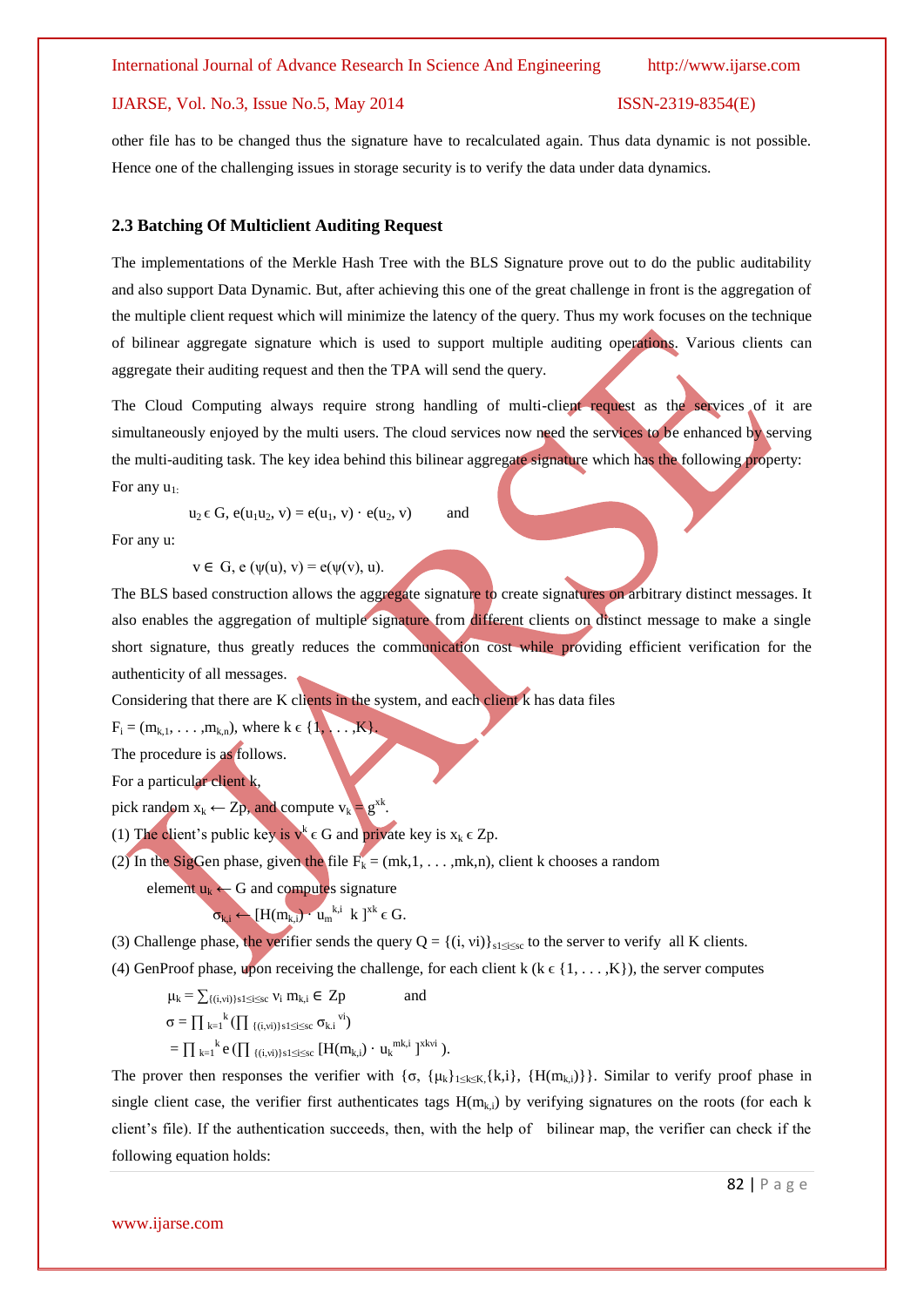# International Journal of Advance Research In Science And Engineering http://www.ijarse.com

# IJARSE, Vol. No.3, Issue No.5, May 2014 ISSN-2319-8354(E)

 $e(\sigma, g) = \prod_{k=1}^{K} e(\prod_{\{(i,vi)\}\{i\leq s\}} [H(m_{k,i})]^{vi} \cdot (u_k)^{\mu k}, v_k).$ 

The equation is similar to the checking equation in the single-client case, and it holds because:

 $e(σ, g) = e(Π_{k=1}^K ( ∩_{{(i,vi)}s1 ≤ i ≤ sc} σ<sup>vi</sup>_{k,i}), g)$  $= e(\prod_{k=1}^K (\prod_{\{(i,vi)\}\{i\leq s\}} [H(m_{k,i}) \cdot u_k^{mk,i}]^{xkvi}), g)$  $=\prod_{k=1}^{K} e([\prod_{\{(i,vi)\}\{s1\leq i\leq sc} [H(m_{k,i})]^{\nu i} \cdot (u_k)^{\mu k}]^{xk}, g)$ 

 $= \prod_{k=1}^{K} e\left(\prod_{\{(i,vi)\}\{s\} \leq i \leq sc} [H(m_{k,i})]^{vi} \cdot (uk)^{uk}, g^{xk}\right).$ 

 Hence the multi-client request can be aggregated and efficiently executed this reduces the computing cost of the TPA.

# **III EXPECTED OUTCOME**

Public Auditability allows the third party auditor to do integrity verification in place of owner. Thus, public auditability helps in reducing the computation of the data owner by assigning its computation to the TPA. Also there are challenge of dynamic data operation and designing the protocols that can accommodate the verification of dynamic data files. In cloud the client wants to simultaneously do data auditability and data dynamics. The designing of protocol to verify the integrity with the help of Merkle Hash Tree allows for the dynamic data operation. The use authenticating the Block tag instead of original data makes the verifier to authenticate only the block tag and hence makes the scheme a block less approach. Also in the setup phase the verifier stores the metadata R and hence makes the scheme stateless, but this scenario will make the verifier to cheat the client as the server may keep the old data and its corresponding signature. Since the data and signature are reliable thus the client may not be able to check for up to date data. Thus to overcome this difficulty the metadata R can be kept public. The scenario of multiple client data auditability is also considered and with the help of bilinear aggregate signature the TPA is able to batch the multi client auditing and also reduce its computing cost. The idea of batch auditing is also feasible with the PDP and POR model. Hence the capability of public verification of the two models can be increased and can be applied efficiently for multiple public verifications. The batch auditing in POR helps the TPA to compute multi client request in less time and reduce the computation overhead. Thus computation cost of TPA can be reduced with the help of batch auditing.

# **IV CONCLUSION**

Public Auditability allows the third party auditor to do integrity verification in place of owner. Thus, public auditability helps in reducing the computation of the data owner by assigning its computation to the TPA. Also there are challenge of dynamic data operation and designing the protocols that can accommodate the verification of dynamic data files. In cloud, the clients want to simultaneously do data auditability and data dynamics. The designing of protocol to verify the integrity with the help of Merkle Hash Tree allows for the dynamic data operation. The use authenticating the Block tag instead of original data makes the verifier to authenticate only the block tag and hence makes the scheme a block less approach. Also in the setup phase the verifier stores the metadata R and hence makes the scheme stateless, but this scenario will make the verifier to cheat the client as the server may keep the old data and its corresponding signature. Since the data and signature are reliable thus the client may not be able to check for up to date data. Thus to overcome this difficulty the metadata can be kept